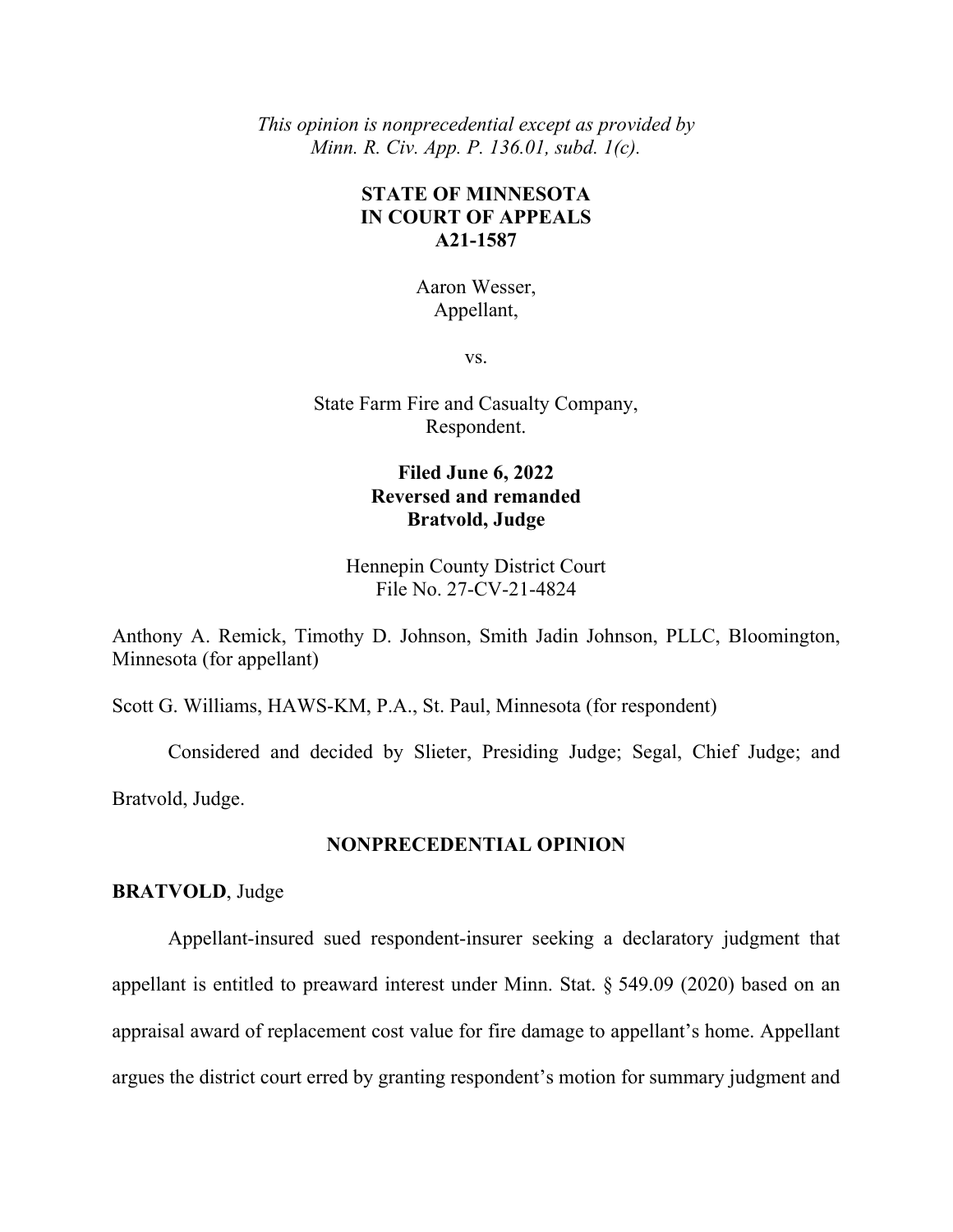denying preaward interest based on language in appellant's homeowner's policy. Because the relevant policy language is ambiguous and must be construed in favor of the insured, we conclude the policy does not exclude preaward interest under Minn. Stat. § 549.09 for an appraisal award of replacement cost value. Thus, we reverse and remand for proceedings consistent with this opinion.

#### **FACTS**

On February 5, 2020, a fire damaged appellant Aaron Wesser's home in Minneapolis. Wesser was insured against fire loss or damage under a homeowner's policy issued by respondent State Farm Fire and Casualty Company (State Farm). On the day of the fire, Wesser submitted a written notice of claim to State Farm for damage to his home.

The homeowner's policy covers "all loss or damage" by fire to Wesser's home. The "loss settlement" provisions promise to pay "the cost to repair and replace with similar construction" and also state that, until "actual repair or replacement" is completed, the insurer will pay "only the actual cash value" of the "damaged part of the property" up to the policy limit. When the repair or replacement is "actually completed [the insurer] will pay the covered additional amount [the insured] actually and necessarily spend[s]." Actual cash value (ACV) is defined by separate endorsement as "the value of the damaged part of the property at the time of the loss, calculated as the estimated cost to repair or replace such property, less a deduction to account for pre-loss depreciation."

Wesser's policy also provides that if State Farm and Wesser "fail to agree on the amount of the loss," either party can demand that "the amount of the loss be set by appraisal." The appraisal panel will issue a written report that will "state separately the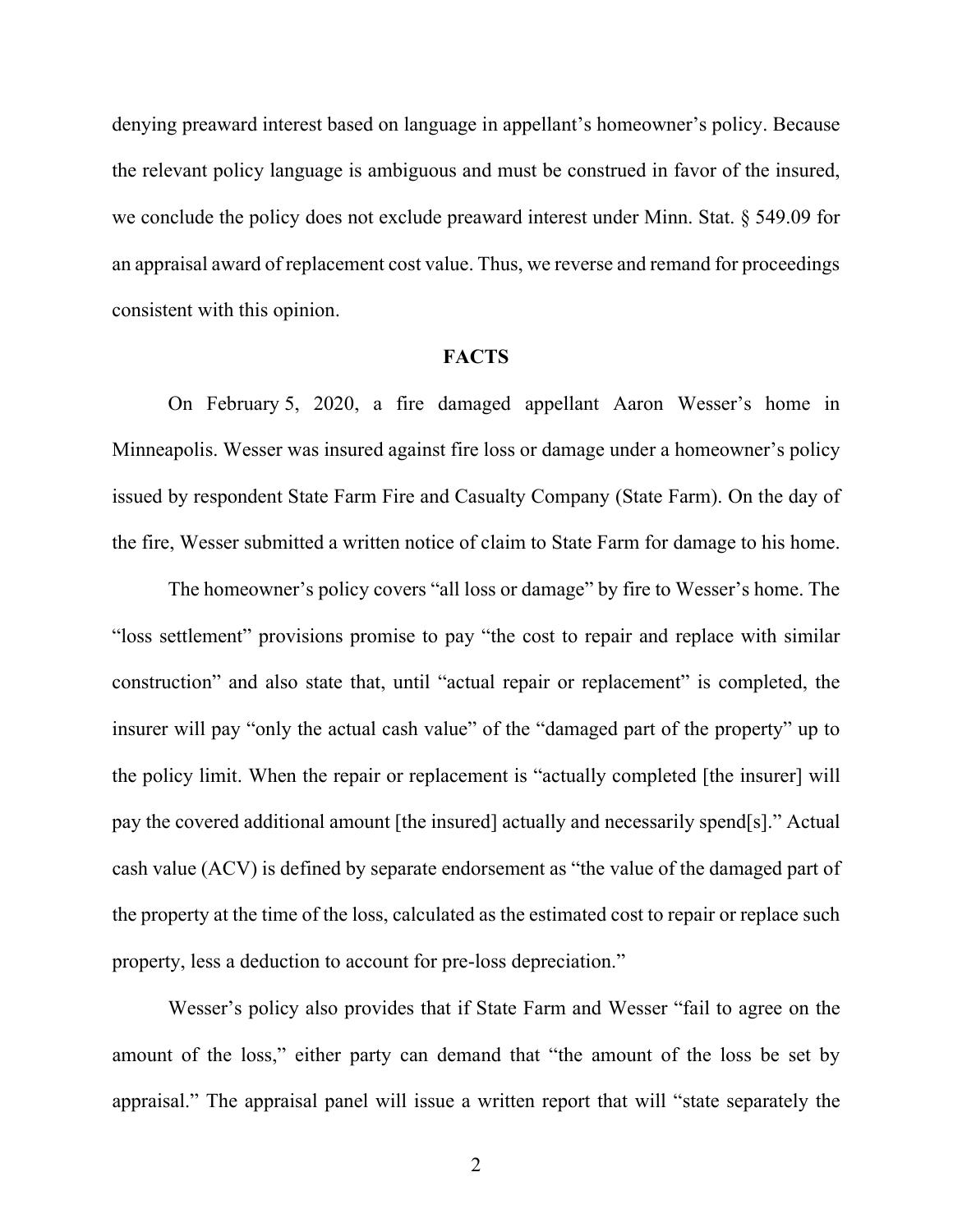actual cash value, replacement cost, and if applicable, the market value of each item in dispute." The written appraisal report is "binding" on Wesser and State Farm.

On July 10, 2020, State Farm estimated the replacement cost value and paid Wesser \$241,451.45 for the ACV of the fire damage to his home. Based on an estimate from a contractor, Wesser disputed both the replacement cost value and the ACV and demanded an appraisal. On February 4, 2021, the appraisal panel issued a written award and determined the ACV to be \$228,191.74 and the replacement cost value to be \$302,113.50.

Citing Minn. Stat. § 549.09, Wesser's attorneys made a written demand for \$30,211.35 in preaward interest on the appraisal award for replacement cost value. Wesser's calculation of preaward interest accrued from the date of written notice of Wesser's fire claim and continued until the appraisal award was issued. State Farm refused to pay preaward interest, stating that preaward interest "is not applicable based on the terms and conditions of the Wesser policy."

On March 29, 2021, Wesser sued State Farm, seeking a declaratory judgment that he was entitled to preaward interest. Both parties moved for summary judgment. After a hearing, the district court denied Wesser's motion for summary judgment and granted State Farm's motion for summary judgment. The district court determined the homeowner's policy language "unambiguously precludes *any* interest until the [loss] becomes payable." Because the policy provides the loss is payable "*after* proof of loss and filing of the appraisal award," the district court reasoned that "any interest that would attach before the award ('preaward interest') is explicitly excluded by the [policy] language."

Wesser appeals.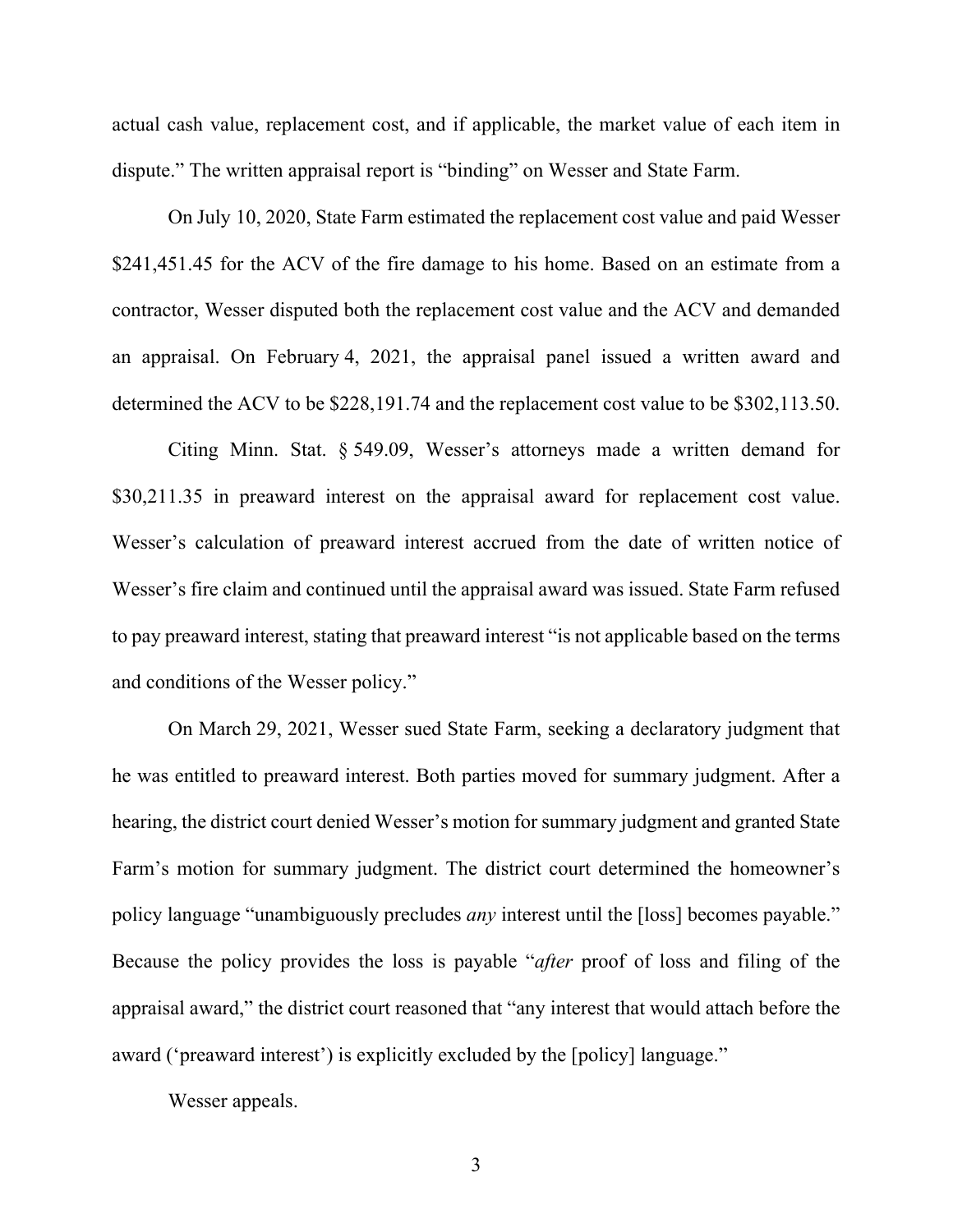#### **DECISION**

Appellate courts review a district court's summary-judgment decision de novo. *Riverview Muir Doran, LLC v. JADT Dev. Grp., LLC*, 790 N.W.2d 167, 170 (Minn. 2010). Appellate courts determine "whether the district court properly applied the law and whether there are genuine issues of material fact that preclude summary judgment." *Id.*

In this appeal, we are asked to interpret an insurance policy in relation to the preaward-interest statute. The interpretation of an insurance policy or a statute is a question of law that we review de novo. *Depositors Ins. Co. v. Dollansky*, 919 N.W.2d 684, 687 (Minn. 2018). The goal of statutory interpretation "is to ascertain and effectuate the intention of the legislature," and each statute "shall be construed, if possible, to give effect to all its provisions." Minn. Stat. § 645.16 (2020); *accord Staab v. Diocese of St. Cloud*, 853 N.W.2d 713, 716 (Minn. 2014).

Wesser's declaratory judgment action rests on Minn. Stat. § 549.09, subd. 1(b), which provides, "Except as otherwise provided by contract or allowed by law, preverdict, preaward, or prereport interest on pecuniary damages shall be computed . . . from the . . . time of a written notice of claim." The purpose of preaward interest is "to compensate the plaintiff for the loss of use of [their] money, and, by implication, to deprive the defendant of any gain resulting from the use of money rightfully belonging to the plaintiff." *Burniece v. Ill. Farmers Ins. Co.*, 398 N.W.2d 542, 544 (Minn. 1987).

The Minnesota Supreme Court held that Minn. Stat. § 549.09 "unambiguously provides for preaward interest on all awards of pecuniary damages that are not specifically excluded by the statute." *Poehler v. Cincinnati Ins. Co.*, 899 N.W.2d 135, 141 (Minn.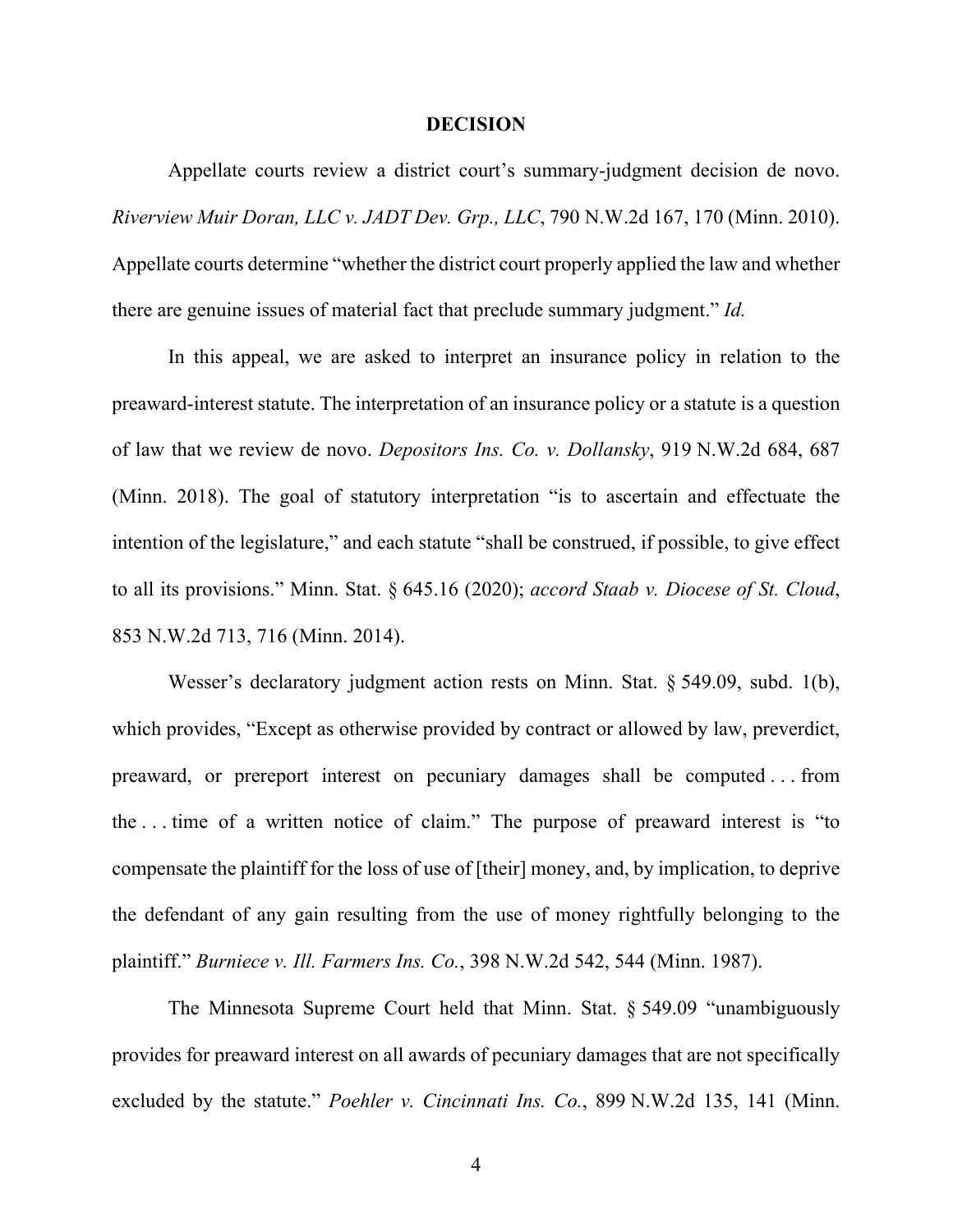2017). In *Poehler*, the supreme court considered whether a homeowner's policy precluded an insured from recovering preaward interest on an appraisal award for fire damage. *Id*. The supreme court determined that the policy there at issue "governs only when a covered loss is payable" and does not address when preaward interest "begins to accrue." *Id.* at 142. The supreme court held that "absent contractual language explicitly precluding preaward interest, an insured may recover preaward interest on an appraisal award for a fire insurance loss." *Id*.

State Farm contends Wesser's policy explicitly precludes Wesser's claim for preaward interest. An amendatory endorsement (loss-payable endorsement) to Wesser's policy provides that a "[l]oss will be payable five business days after [State Farm receives the insured's] proof of loss and: (a) reach[es] an agreement with [the insured]; (b) there is an entry of a final judgment; or (c) there is a filing of an appraisal award with [State Farm]." The same endorsement also provides that "[n]o interest accrues on the loss until after the loss becomes payable" (no-interest language). Reading the no-interest language together with the rest of this endorsement, the provision prohibits interest "on the loss" until five days after State Farm receives proof of loss and the appraisal award is filed with State Farm.

Wesser argues the loss-payable endorsement is ambiguous. State Farm disagrees, contending that, after *Poehler*, State Farm "amended its policy to expressly address when interest begins to accrue on a loss." State Farm argues the relevant language excludes interest on the loss until after the loss becomes payable. Because Wesser's loss became payable after the appraisal award and "State Farm paid Wesser what was owed within five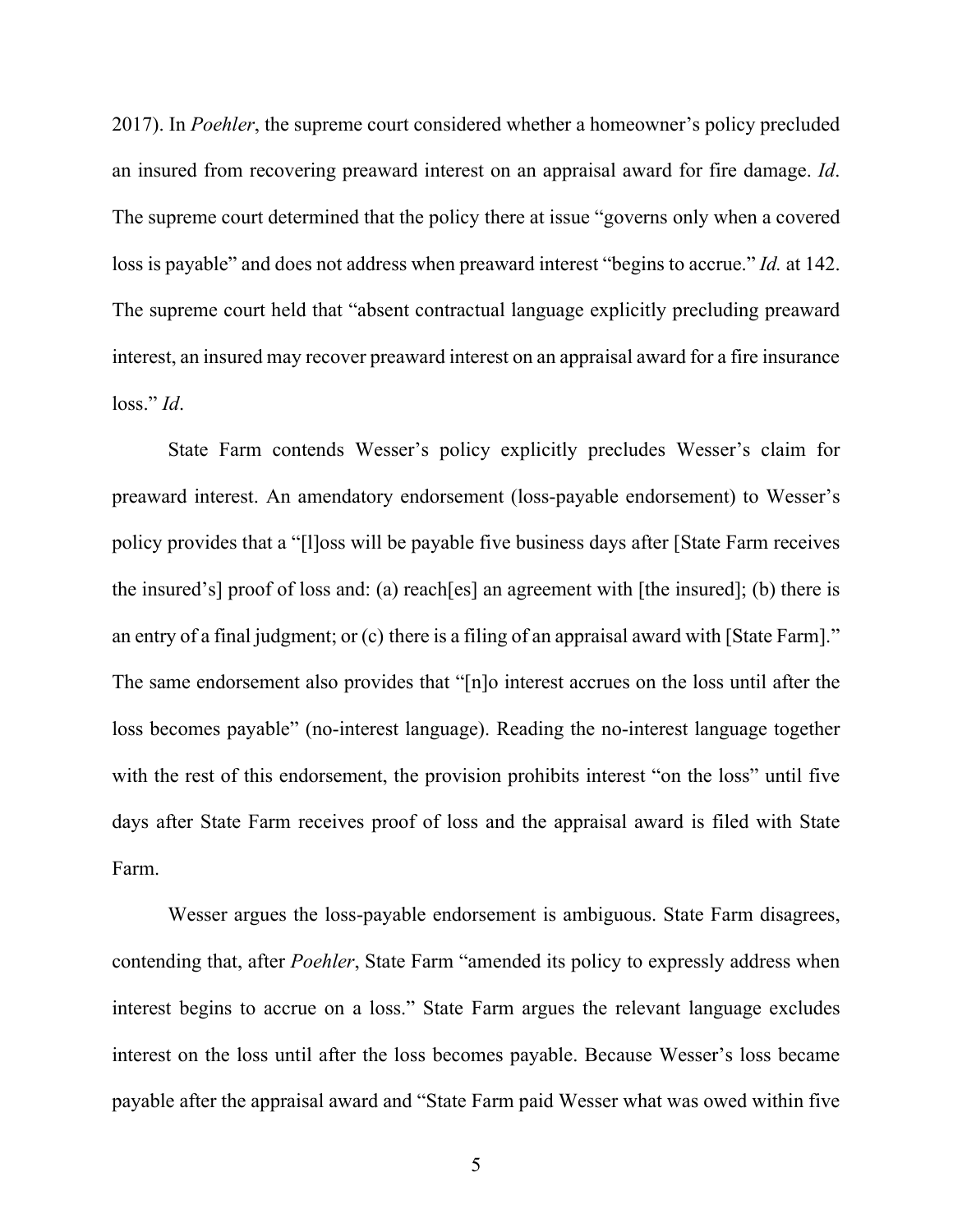business days of the filing of the appraisal award," State Farm reasons that "no preaward interest has accrued" on Wesser's claim.

We begin by interpreting the relevant language in the loss-payable endorsement. Appellate courts interpret an insurance policy "to ascertain and give effect to the intentions of the parties as reflected in the terms of the policy." *King's Cove Marina, LLC v. Lambert Com. Constr. LLC*, 958 N.W.2d 310, 316 (Minn. 2021) (quotation omitted). An insurance policy is to be construed "so as to give effect to all provisions." *Id.* (quotation omitted). "We give unambiguous policy language its plain and ordinary meaning." *Id*. But we "construe ambiguous policy language 'in favor of coverage' and read exclusions 'narrowly against the insurer.'" *Id*. (quoting *Wanzek Constr., Inc. v. Emps. Ins. of Wausau*, 679 N.W.2d 322, 325 (Minn. 2004)). Policy language is ambiguous if it is "susceptible to two or more reasonable interpretations." *Midwest Fam. Mut. Ins. Co. v. Wolters*, 831 N.W.2d 628, 636 (Minn. 2013).

Here, the loss-payable endorsement provides "no interest accrues" on "the loss" before it becomes payable. Wesser's homeowner's policy, however, does not define "the loss." Indeed, State Farm urges us to focus on the no-interest language as merely defining when interest accrues. But the central question before this court is how to interpret "the loss" to which the no-interest language applies. The parties do not dispute *when* interest accrues under the no-interest language; the parties dispute *whether* the no-interest language *applies* to exclude Wesser's claim for preaward interest on the replacement cost value. Unfortunately, the parties do not offer any legal analysis on how to interpret "the loss" in the loss-payable endorsement. Caselaw instructs, however, that "[i]f undefined terms in an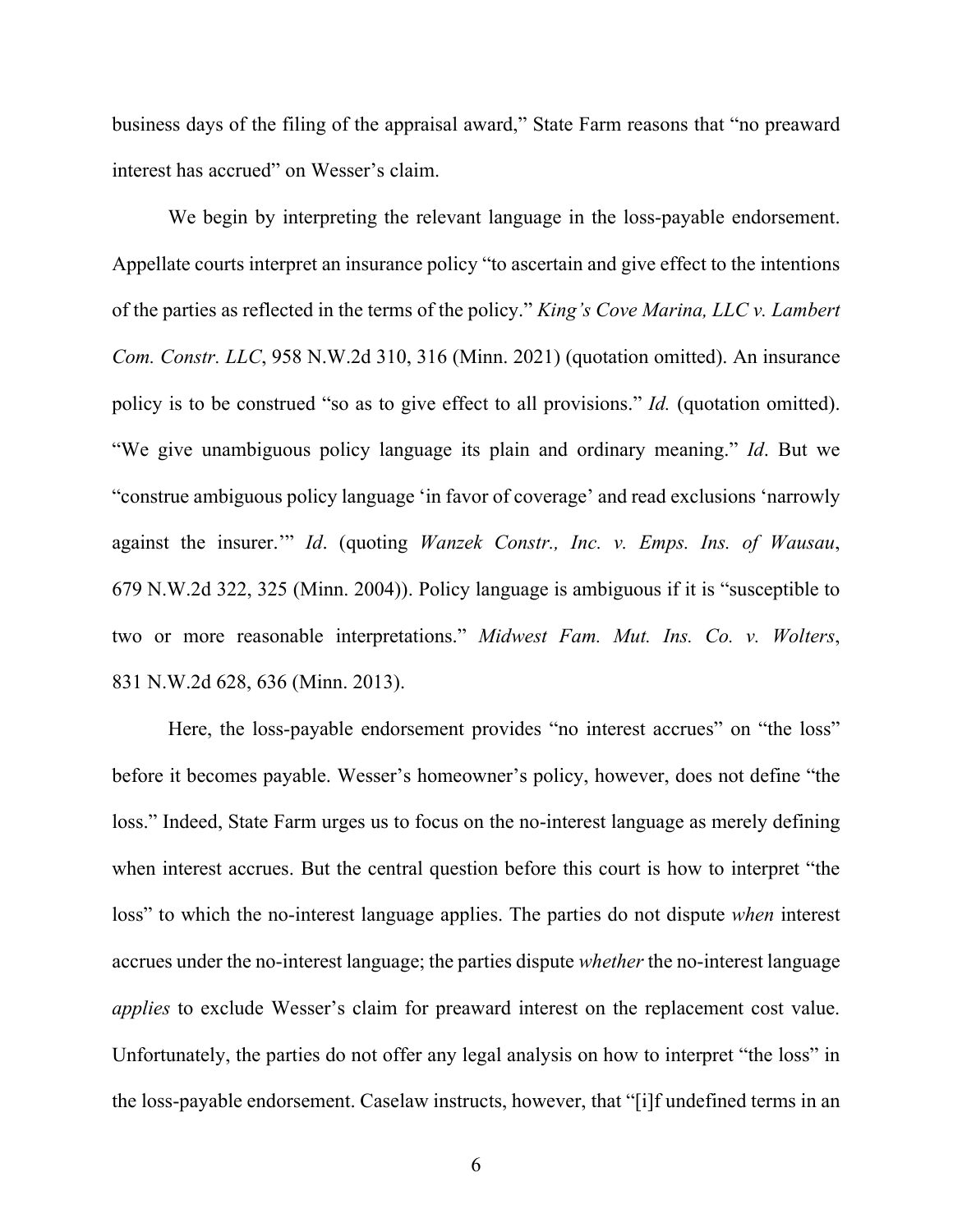insurance policy are reasonably susceptible to more than one interpretation, the terms must be interpreted liberally in favor of finding coverage." *Gen. Cas. Co. of Wis. v. Wozniak Travel, Inc*., 762 N.W.2d 572, 579 (Minn. 2009); *see also Wanzek Constr., Inc.*, 679 N.W.2d at 329.

We turn to the policy as a whole to interpret "the loss" as used in the loss-payable endorsement. *See King's Cove Marina, LLC*, 958 N.W.2d at 316. Throughout Wesser's policy, "the loss" is used in various ways. For example, "loss or damage" refers to the covered property, and "losses insured" includes damage by fire and lightning. The loss-settlement provisions describe the loss as "the cost to repair or replace with similar construction and for the same use on the presses shown in the Declaration, the damaged part of the property." The appraisal provisions state that when the parties dispute the "amount of the loss," either the insured or the insurer may demand the appraisal panel "set the amount of the loss." In doing so, the appraisal panel must "state separately" the ACV and replacement cost value.

Reading these provisions together and giving effect to each provision, we determine that "the loss" in the loss-payable endorsement may be reasonably interpreted as the ACV, repair cost value, or replacement cost value for the "damaged part of the property." Because "the loss" is susceptible to more than one reasonable interpretation, we conclude that the loss-payable endorsement excluding interest accrual on "the loss" is ambiguous.<sup>[1](#page-6-0)</sup>

<span id="page-6-0"></span><sup>&</sup>lt;sup>1</sup> State Farm appears to argue the no-interest language in the loss-payable endorsement is not an exclusion. State Farm reasons that Wesser's policy "defines the accrual date for interest; it does not forbid interest in all circumstances." We are not persuaded. First, State Farm explicitly argues that the no-interest language is unambiguous and contends that the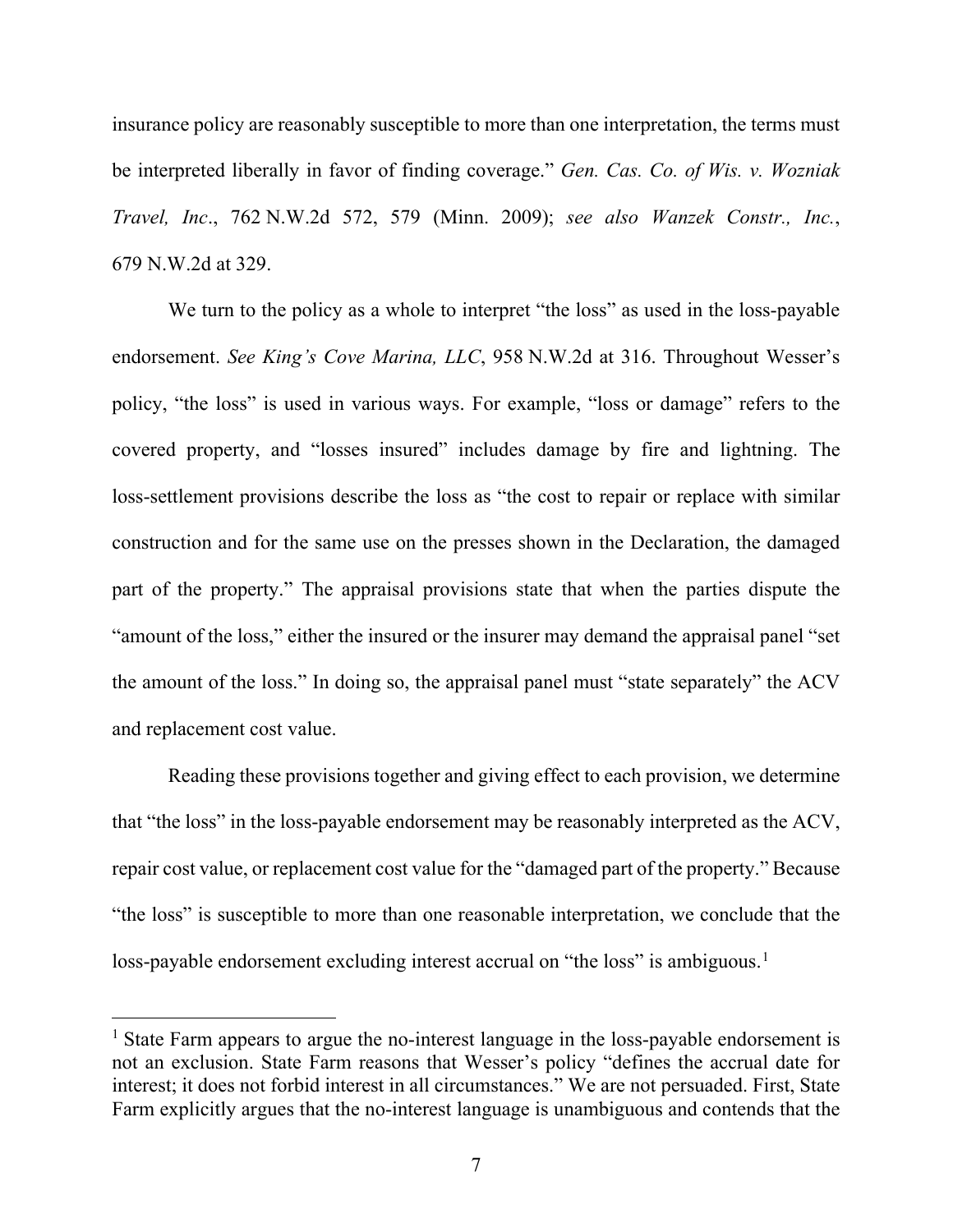Ambiguities in insurance-policy language are interpreted in favor of the insured, and exclusions are narrowly interpreted. *King's Cove Marina, LLC,* 958 N.W.2d at 316. If "the loss" is narrowly interpreted in favor of the insured to be the ACV, then Wesser is entitled to preaward interest on the replacement cost value awarded by the appraisers. Thus, the loss-payable endorsement in Wesser's policy does not exclude Wesser's claim for preaward interest on the replacement cost value in the appraisal award as provided in Minn. Stat. § 540.09.<sup>[2](#page-7-0)</sup>

*Poehler* supports our conclusion. In *Poehler*, the insurer argued preaward interest on an appraisal award was excluded by language in that policy's loss-payable provision and the standard fire policy set out in Minn. Stat. § 65A.01 (2020) (standard fire policy). *Poehler*, 899 N.W.2d at 138. The supreme court rejected both arguments and held the insured was not precluded from recovering preaward interest under Minn. Stat. § 549.09. *Id*. at 143, 145. Although the loss-payable language considered in *Poehler* is different from that found in Wesser's policy, the supreme court's reasoning is helpful for two reasons.

First, the supreme court held the loss-payable provision in Poehler's policy did not limit preaward interest because the provision was silent on when preaward interest begins

language "bars" or "precludes" Wesser's claim for preaward interest. Similarly, the district court concluded that the no-interest language "explicitly excluded" any interest. Second, as explained in *Poehler*, "absent contractual language explicitly precluding preaward interest, an insured may recover interest on an appraisal award for fire insurance loss." 879 N.W.2d at 142. Here, the no-interest language in Wesser's policy purports to limit the amount of preaward interest that an insured may recover for fire insurance loss. Thus, the no-interest language is an exclusion or limit on the loss covered by Wesser's policy.

<span id="page-7-0"></span><sup>&</sup>lt;sup>2</sup> Wesser alternatively argues "the loss" is unambiguous and different from the appraisal award. We disagree for the reasons stated in this opinion.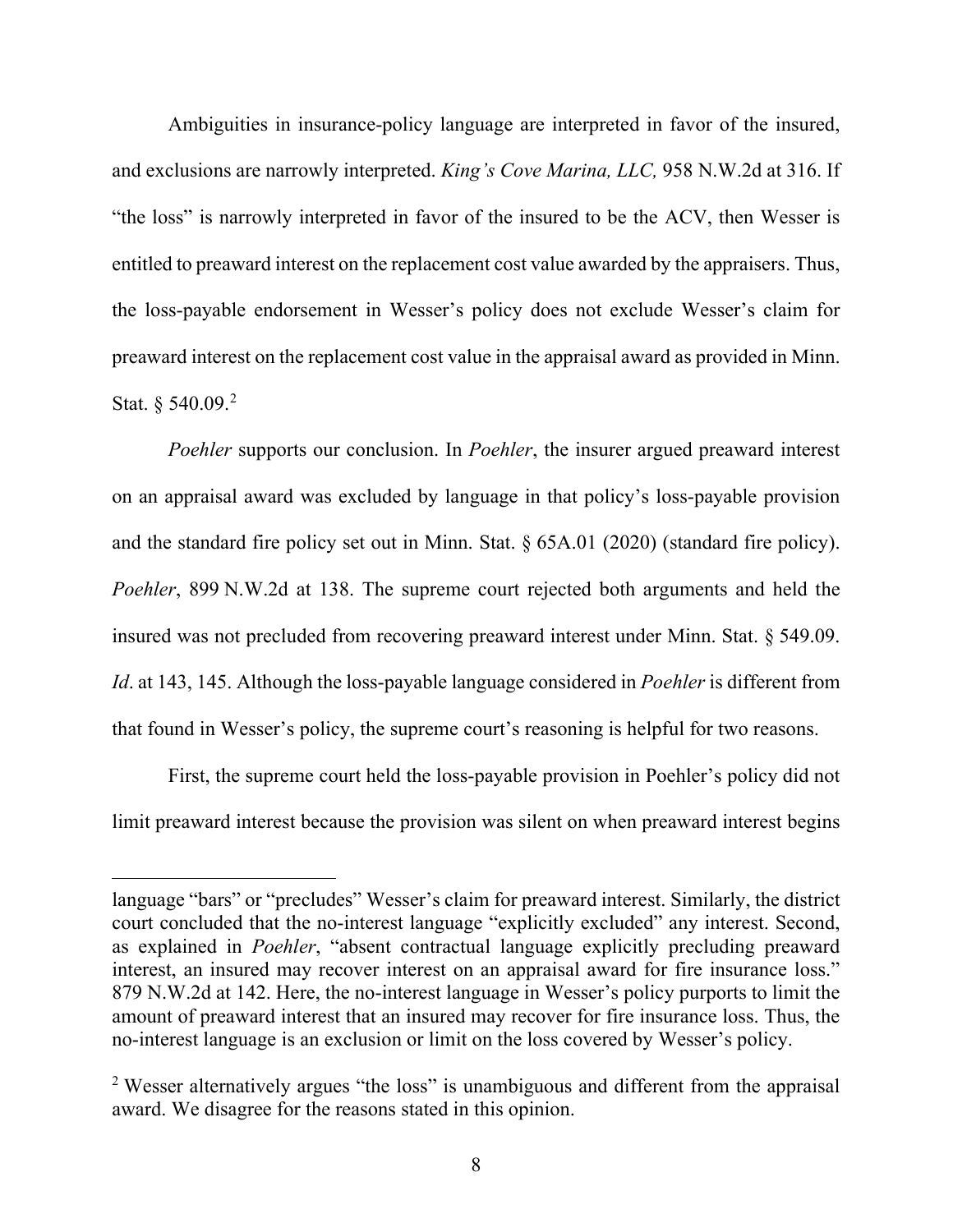to accrue. *Id*. at 143. Though the insurer "was free to contract with Poehler on the accrual of interest," the insurer did not "explicitly prohibit preaward interest." *Id*. Second, the supreme court recognized that the terms of the standard fire policy are "mandatory" but also held insurers "may include additional or different terms into their policies that offer more coverage than the statutory minimum." *Id*. at 145-46 (quotation omitted). The supreme court concluded that Poehler's policy afforded greater coverage than the standard fire policy because his policy failed to include the standard-fire-policy language that limited "interest thereon from the time when the loss becomes payable." *Id*. at 145; *see* Minn. Stat. § 65A.01, subd. 3. In short, the supreme court held the standard-fire-policy language limiting interest did not apply to appraisal awards under Poehler's policy. *Id*.

State Farm relies on arguments much like those made by the insurer in *Poehler*. State Farm argues that the loss-payable endorsement in Wesser's policy limits accrual of preaward interest on "the loss" to when the loss becomes payable and that Wesser's loss did not become payable until after the appraisal award was filed with State Farm. The supreme court in *Poehler*, however, held that an insured may recover preaward interest on an appraisal award under Minn. Stat. § 549.09 "absent contractual language *explicitly* precluding preaward interest." 899 N.W.2d at 142 (emphasis added). Ambiguous language does not explicitly preclude preaward interest. *See King's Cove Marina, LLC*, 958 N.W.2d at 316 (stating ambiguous language is construed "in favor of coverage" and exclusions are read "narrowly against the insurer"); *Wolters*, 831 N.W.2d at 636 ("[a]ny ambiguity is resolved in favor of the insured"). For the reasons stated above, we hold the loss-payable endorsement in Wesser's policy does not explicitly exclude preaward interest.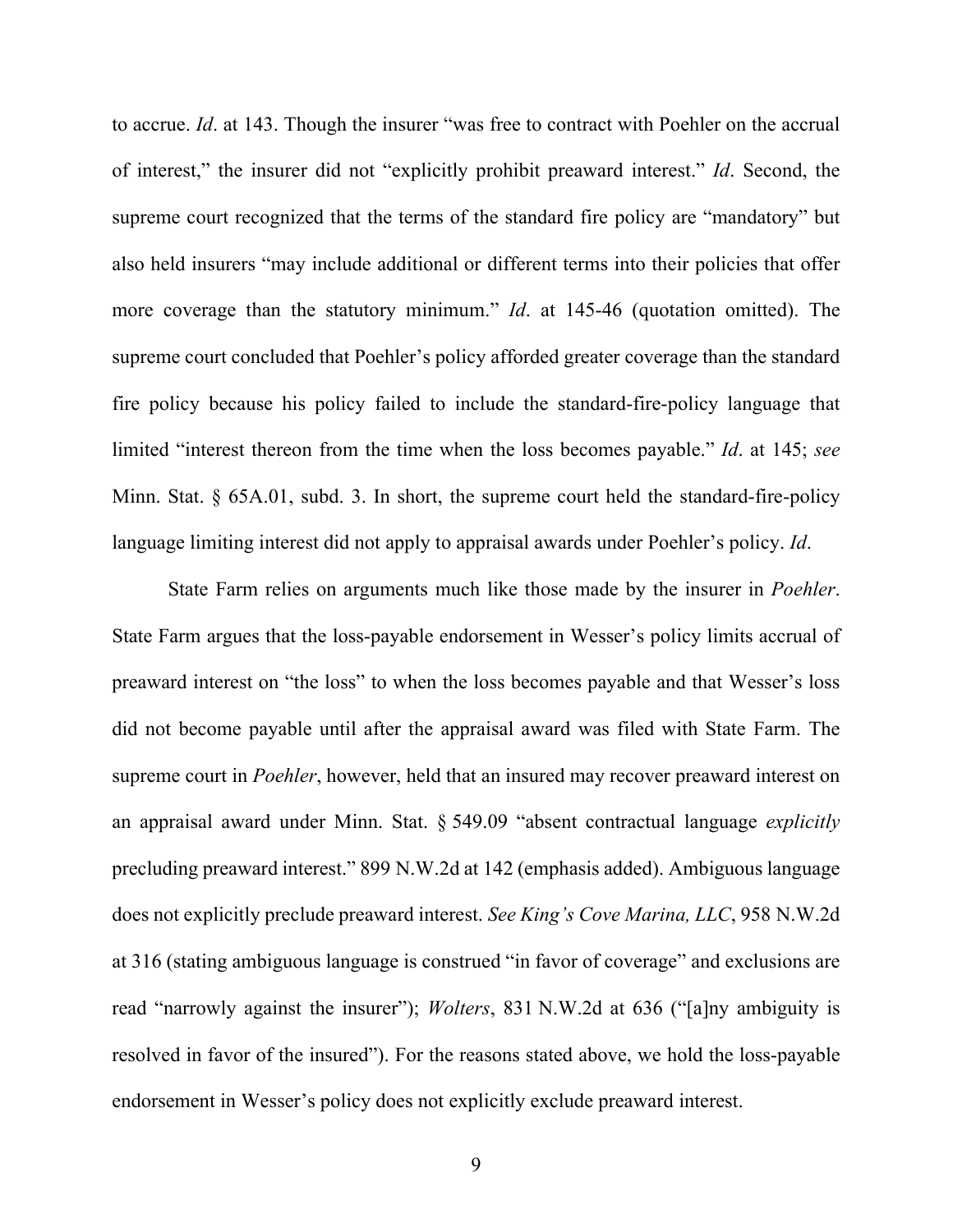Nothing in Minnesota's standard fire policy alters this conclusion. The standard fire policy provides coverage for the amount of "the loss," which the standard fire policy defines as ACV. Minn. Stat. § 65A.01. Replacement cost value is not mentioned in the standard fire policy. Because Wesser's policy defines "the loss" as covering the ACV, repair cost value, and replacement cost value, it provides greater coverage than the standard fire policy. Thus, for reasons similar to those discussed by the supreme court in *Poehler*, we conclude that the standard-fire-policy language limiting interest does not apply to Wesser.

State Farm alternatively argues Wesser is not entitled to preaward interest computed from the date of written notice of his claim because Wesser received the ACV for his claim in July 2020. In other words, State Farm argues that, at most, Wesser may recover preaward interest on the difference between the appraisal award for replacement cost value and the amount State Farm paid for the ACV, computed from the time Wesser received the ACV payment.

We reject this argument for two reasons. First, as Wesser argues, the district court did not compute preaward interest because it determined Wesser was not entitled to preaward interest. We seldom address issues that were not decided by the district court. *Thiele v. Stich*, 425 N.W.2d 580, 582 (Minn. 1988). Second, even if we consider State Farm's argument, we are not persuaded. No language in the homeowner's policy limits preaward interest based on *when* the insured receives the ACV for the loss. In contrast, Minn. Stat. § 549.09, subd. 1(b), provides that preaward interest "shall be computed" from "the time of a written notice of claim."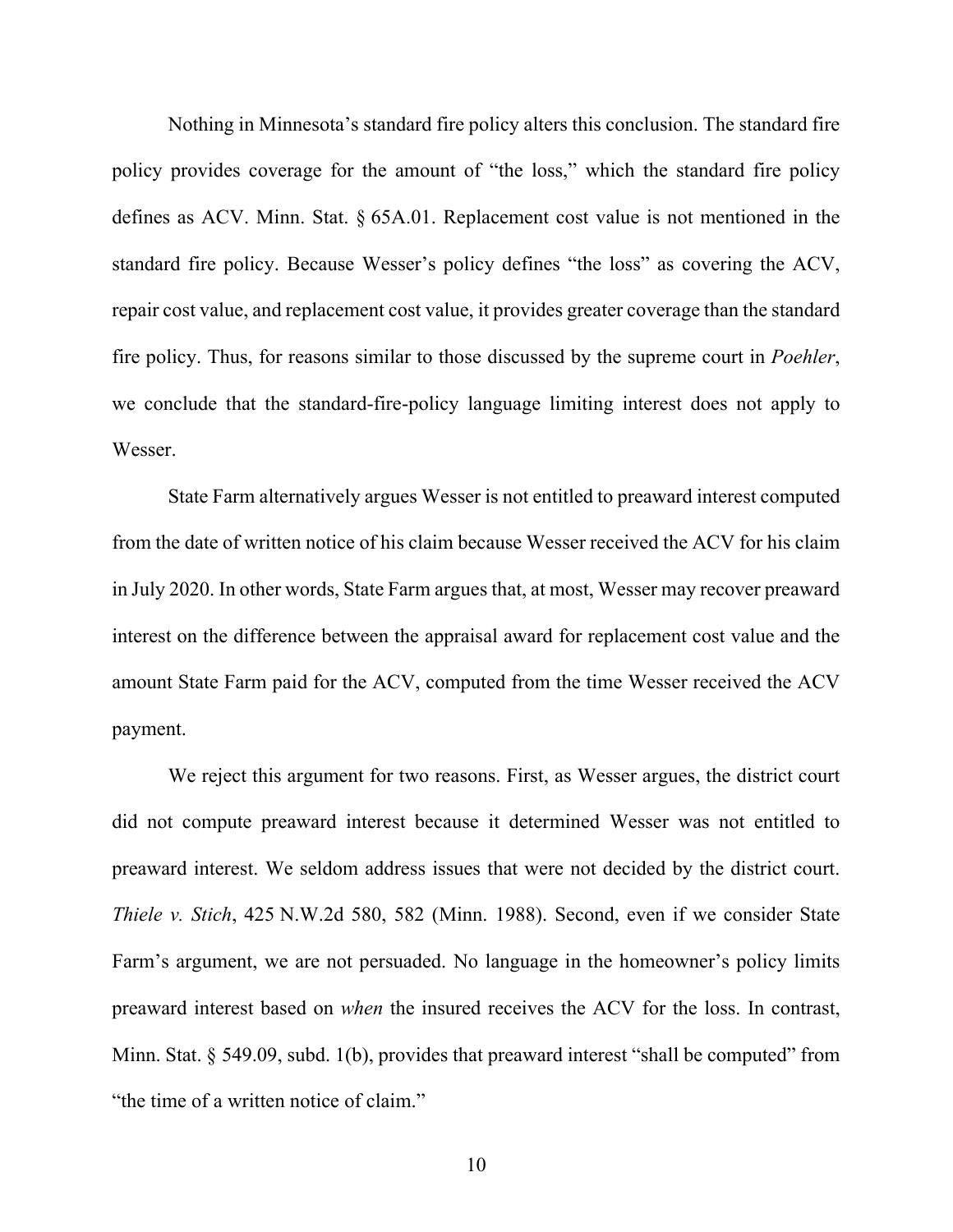Still, State Farm correctly points out that a recovery of preaward interest on the appraisal award of replacement cost value may lead to a windfall for Wesser. State Farm reasons that replacement cost value includes ACV, and Wesser received State Farm's payment for ACV more than seven months before the appraisal award for replacement cost value. This reasoning is compelling because the preaward-interest statute seeks to compensate "for the true cost of money damages incurred." *Blehr v. Anderson*, 955 N.W.2d 613, 618 (Minn. App. 2021) (quotation omitted).

We need not consider the argument further, however, because Wesser modified his requested relief during oral argument to address State Farm's concern. In *Elm Creek Courthome Ass'n v. State Farm Fire and Casualty Co.*, this court determined an insurer was entitled to offset preaward interest on an appraisal award based on preaward payments received by the insured. 971 N.W.2d 731, 743 (Minn. App. 2022). Relying on *Elm Creek*, Wesser seeks preaward interest on the "unpaid balance" of the replacement cost value. In other words, Wesser requests preaward interest on the difference between the replacement cost value and ACV paid by State Farm.

In sum, the loss-payable endorsement excluding interest accrual on "the loss" does not explicitly exclude preaward interest under Minn. Stat. § 549.09 for an appraisal award of replacement cost value. Based on the applicable law and policy language, Wesser is entitled to preaward interest computed from the time of written notice of claim on the replacement cost value awarded by the appraisal panel, less the ACV paid by State Farm.